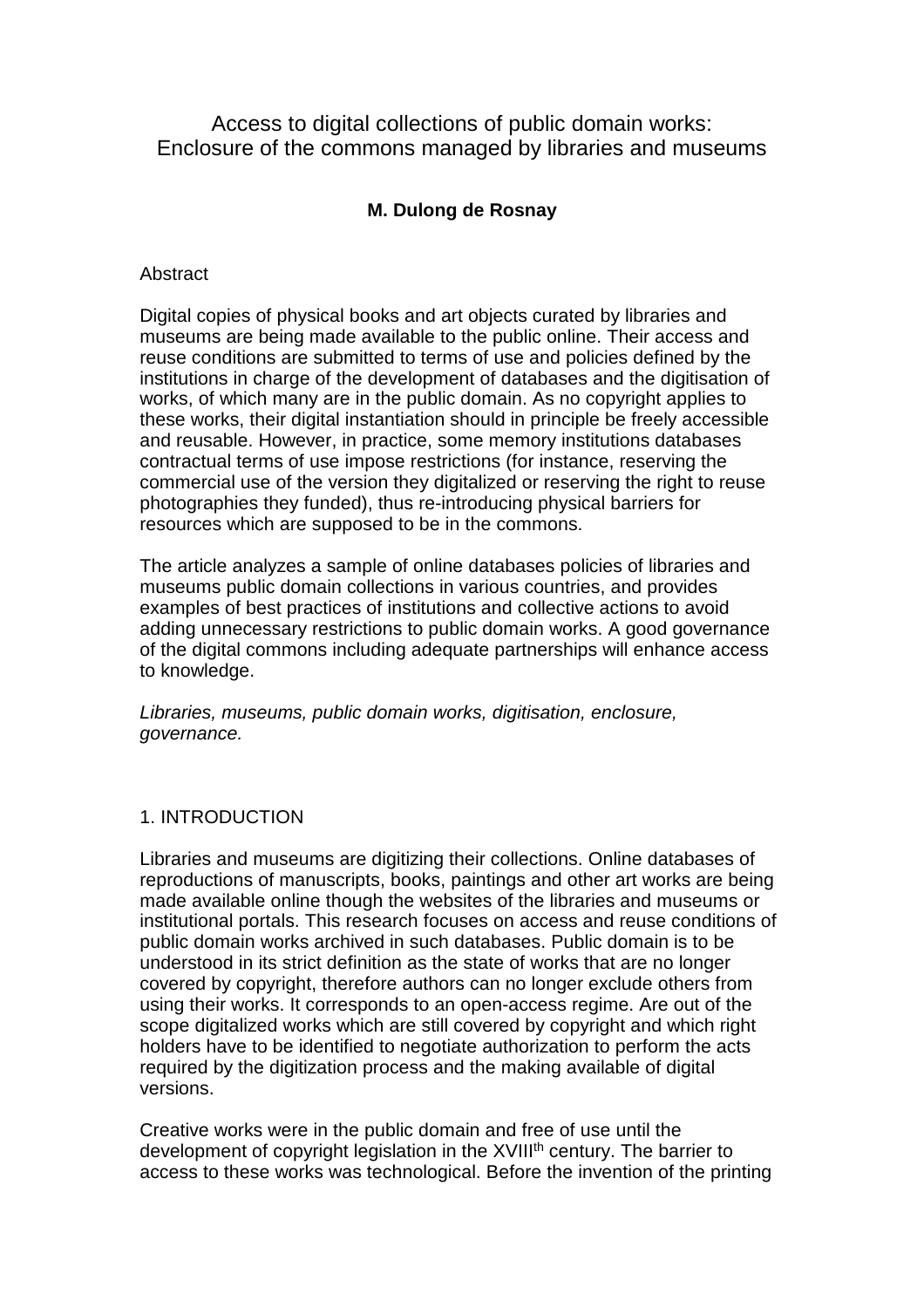press, it was long and difficult to reproduce works. Copyright has been developed to provide a limited monopoly and therefore an incentive to create and publish new works of authorship. With digital reproduction and online distribution, digital copies of works are considered as non-rival, non-exclusive goods. In economic terms, only the production of the first copy requires an incentive. Unlike to physical goods, their usage, being intensive or not, will not exhaust these public goods. The governance of digital commons does not have the same requirements than the governance of physical commons. But similarly, they need preservation and protection for the public interest. One opportunity offered by networked digital technologies is to provide access to knowledge to everyone who has access to a computer connected to the Internet. There is no risk of overusing digital commons, only a risk of underusing them, instead of facilitating access, comment, study, creative reappropriation, transformation, research, education, online collaboration and unforeseen use cases.

Copyright opens a period of exclusive rights when authors and other creative actors may control the reproduction and the communication to the public of their works. Some acts remain outside of the realm of copyright. Their scope and nature vary among national legislations (fair use in the United States, exceptions for libraries, education, private copy, parody or other usages in civil law countries). So does copyright duration, which lasts up to 50 to 120 years after the death of the author or the publication of the work. When a work enters the public domain, it becomes part of some "common pool of resources" which can be freely reused by everybody for any purpose, without having to ask for permission or pay a remuneration, and without the rivalry and excludability characterizing physical common pool of resources. The public domain is beneficial to the public, including authors themselves who are finding inspiration and building upon previous works. But enclosures can restrict the public domain. Legal enclosures include copyright term extension, which will postpone the moment a work will reach the public domain, or the creation of a sui generis right for database producers to control the extraction and the reuse of substantial part of the database, in addition to the rights already pertaining to the elements of that database in case elements are copyrightable works.

This article describes some contractual and design enclosures which can be applied to digital collections of public domain works: the terms of use offered by libraries and museums, the technical characteristics of the platforms. Intuitively, digital representations of works which are in the public domain are also in the public domain. Indeed, the act of scanning is not an original creative process source of copyright. Besides, digitization is often funded by public money and it could be expected that publicly funded resources remain accessible to the public as taxpayer. However, public domain collections are most often not distributed to the public under a true public domain regime once they are part of a digital database.

Contractual and technical restrictions are enclosing digital commons and making it impossible or at least difficult or expensive to perform some usages of works which are in theory made possible by their public domain status. These enclosures prevent to enjoy fully public domain works, which are the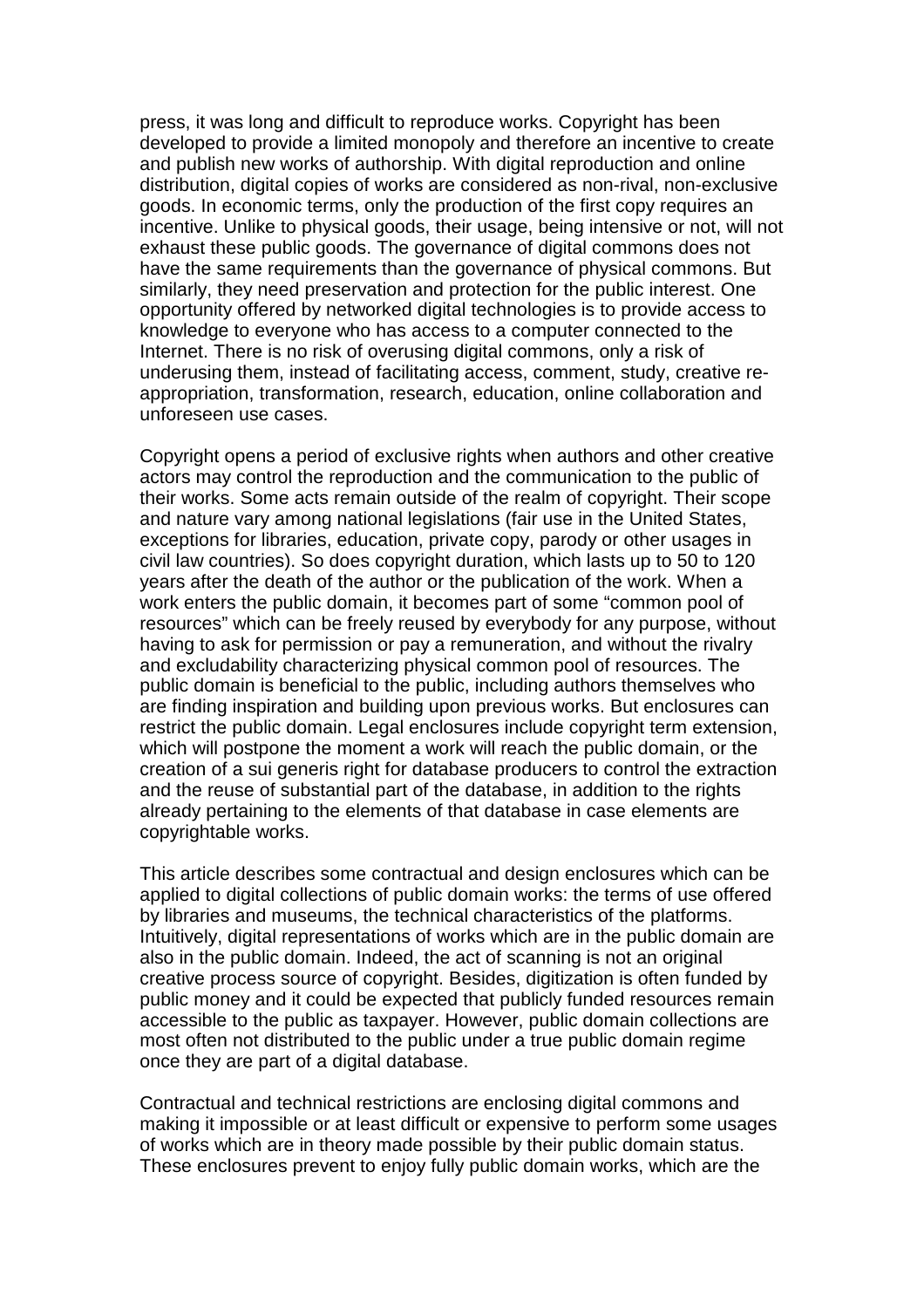cultural heritage of societies. After describing these enclosures, the article suggests alternatives for a better governance of digital public domain collections which can be led by the memory institutions and the law-makers, but also by the community of users in the form of collaboration with the memory institutions to better preserve and make available the public domain resources.

### 2. DIGITAL ENCLOSURES

### 2.1 Terms of use

Terms of use or licensing conditions are non-negotiable, unilateral contracts written by a service provider and that bind users. Database curators usually publish them on their website in order to inform the public of what they are allowed to do with digital items of the collection, and sometimes who they should contact to negotiate further usages. Institutions are defining their own terms without negotiation with the public nor control by the state. This practice has already been observed as publishers are dictating their conditions to libraries purchasing subscriptions to academic journals. For memory institutions, the rationale can be the desire to further control the destination of an object they own, or the quest for additional revenues for further investments. There can even be legal arguments in some countries, or even the perception that the law may support copyright claims on public domain works photographies and rights for database producers.

A review of terms of use of public domain works on some websites of libraries and museums and institutional portals reveals that digital versions of public domain works are most often not made available in the public domain. Memory institutions are adding legal restrictions to the reuse of public domain works they curate and digitized.

Reserving the commercial use of digital versions is the most widespread restriction, leading to the commodification of the public domain. A comprehensive policy with clear terms of use reserving commercial use can be found on the website of the Brooklyn Museum. Gallica, the digital library of French National Library hosting mostly public domain works, offers another example of terms of use, this time quoting legal provisions on which they state to ground their policy of granting free non-commercial use while submitting commercial use to a license based a detailed fee table.

Beyond reserving commercial exploitation is the decision to reserve the publication of versions which can be exploited commercially even by noncommercial entities. The British National Portrait Gallery started a legal procedure against a user who had downloaded thousands of high-resolution versions from public domain works and uploaded them on Wikipedia. The rationale for the museum is that they generate revenues through the sale of such copies. The legal question is whether photographies of public domain works are covered by copyright: not in the US, but well in English law. The claim also includes the circumvention of technical protection measures and breach of contract. But the case has not been brought to a court which could have discussed the copyrightability of copies of public domain works. The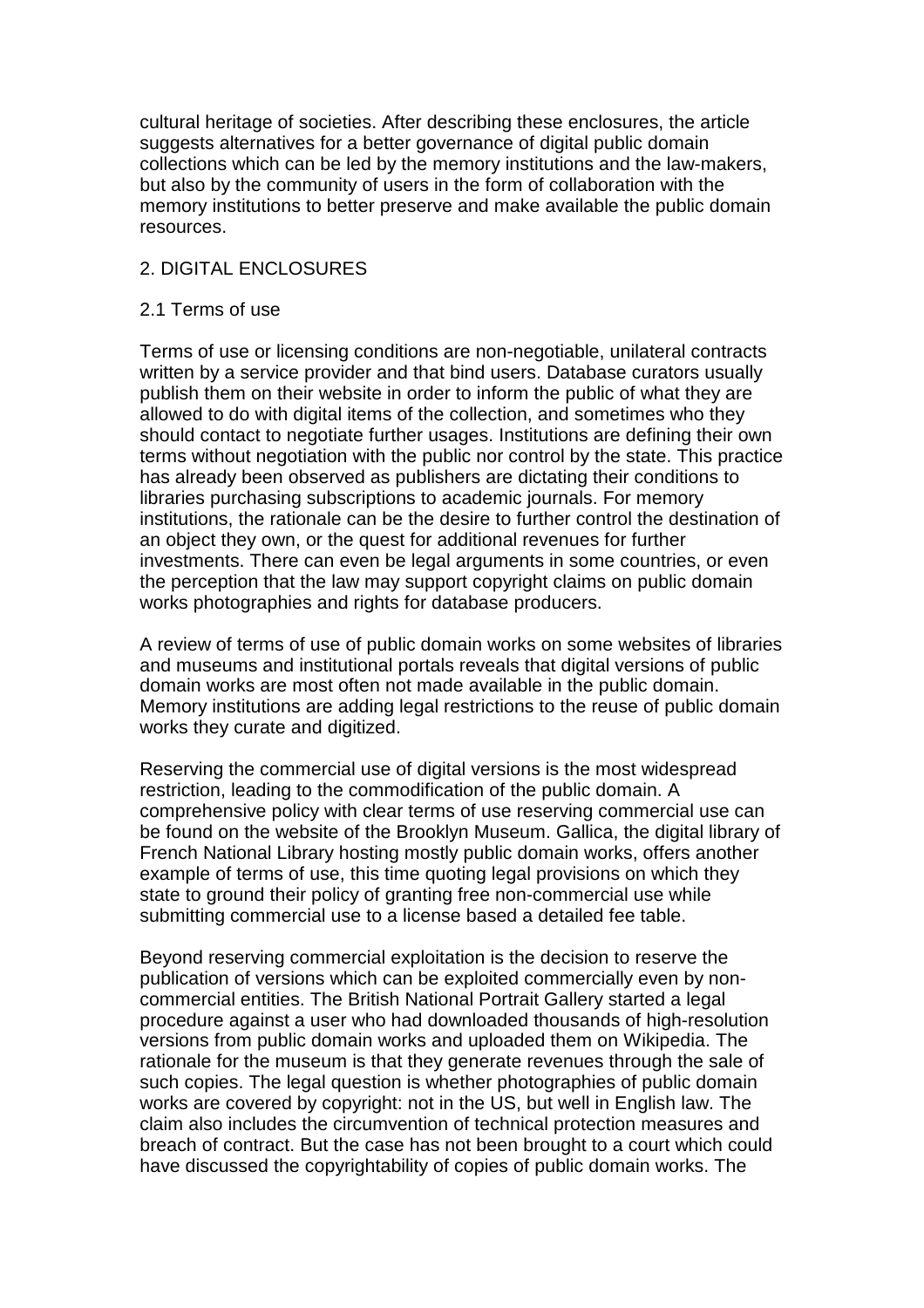same issue applies to the upload of photographies of public domain works by individuals and their upload under Creative Commons licenses, as the licenses are adding legal restrictions to copies of works which are free of use.

A good policy to signal a work is in the public domain is the notification though a Public Domain Mark. Such a tool is made available by Creative Commons to tag public domain works and is going to be used by Europeana portal, a digital library aggregating metadata of European collections to signal to the public that no copyright restrictions apply.

### 2.2 Technical access conditions

Not only price and legal conditions, but also technology can create barriers to access, redistribution and reuse of works and data. But technical choices can also help remove barriers and facilitate reuse. Technical Open Access can ensure that works can be actually and effectively downloaded, reused, processed and searched by both humans and search engines. Technical barriers can include the following: protection measures that prevent copying or downloading, compulsory registration, design features that add hidden costs to search and processing. For example, it can be more or less easy to interact with a document because of the publication format. HTML pages are more convenient to browse a large amount of articles compared to PDF files which require download. Poor indexing or lack of metadata also prevent some modes of use.

Domain-specific requirements for technical open access can be defined. For software, it is the release of the source code. For music, it could be delivering an audio file in a free and open format together with information to play and remix it: MIDI file and other data such as music notation or explanation for performers. In the case of large scientific databases, technical openness is ensured by the possibility of downloading the whole dataset and reusing and integrating data without cumbersome registration. A checklist for databases curator to ensure their database technical accessibility could ask the three following questions: Do you provide a link to download the whole database? Is the dataset available in at least one standard format? Do you provide comments and annotations fields allowing users to understand the data?

For images, the availability of a high-resolution version will allow reuse in printed format or otherwise. For text, the availability of an OCR (optical character recognition) version will allow full-text search, which is not possible with the image of a text. Important technical features facilitating the search and the access to digital representations of literary and artistic works are the presence of metadata describing the work. Metadata should include rights metadata, licensing conditions should be made visible for each item, and not only on a terms of use webpage. Therefore, it will be easier to keep them attached to the work once it will be republished elsewhere and continue to display the work with relevant information on it. The Brooklyn museum publishes notices with metadata including a Creative Commons Attribution Non Commercial license as rights information.

Metadata by themselves, information about the work (author, year, museum,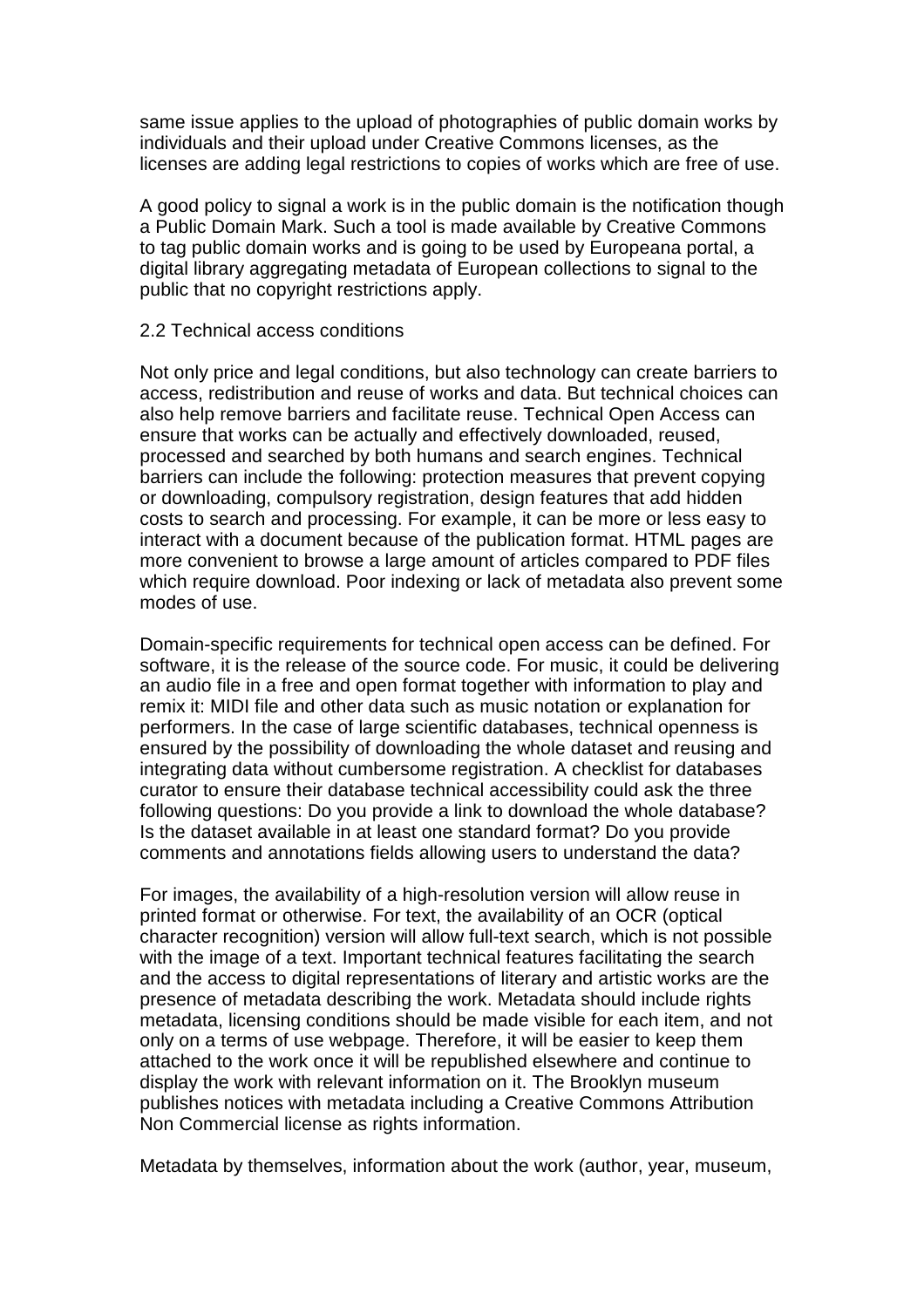size, etc), are a valuable resource, which can also be made available in the public domain. Data are usually not copyrightable, but databases can be protected. Bibliographic records datasets are informational commons, both as individual data and aggregated under the format of a catalogue or a database of metadatas. Metadata when released under public domain conditions will allow further processing and the development of other projects by the community. For instance, the British Library dedicates its metadata in RDF/XML format to the public domain with a Creative Commons tool, and in MARC standard for non-commercial purposes.

## 3. GOVERNANCE OF THE DIGITAL PUBLIC DOMAIN

## 3.1 Policy recommendations

Contractual and technical restrictions are implemented on purpose or by accident and lack of knowledge. In both cases, leading studies and providing educational material on the economic, social and cultural impact of such practices should facilitate informed decision on governance and the design of an adequate environment for databases of public domain works.

A public domain manifesto has been drafted within Communia, the European thematic network on the digital public domain, based on the input of researchers, activists and actors of memory institutions. Communia policy recommendations are stating that works which are in the public domain should remain in the public domain. No contractual or technical restriction should be introduced to limit access to and reuse of public domain works. Besides refraining to introduce digital enclosures, a more proactive role is proposed to cultural heritage institutions in the marking of public domain works, as part of the mission of preservation and making available of "shared knowledge and culture" to the society.

Finally, it could be recommended to lawmakers to draft provisions to prevent the enclosure of the public domain. Such a protection could be located in law on public sector information reuse, and to database legislation, to include an exception to databases of public domain works and databases of data, the metadata catalogues.

#### 3.2 Partnerships

A reason to restrict access to public domain works is the belief that the monetization of reserved usages will bring additional funding to an expensive digitization process. This assumption is uncertain, as transaction costs may deter initiatives and be higher than royalties. This question deserves further research. Besides, the public domain generates value through its reuse for further creation, research, education, private consultation or commercial use. Memory institutions are receiving public funding for the preservation and distribution of their collections and need to sustain the expensive process of developing digital collections. Public-private partnerships can help institutions to save on these costs and improve the process.

Google Books project of digitization of libraries collections has been widely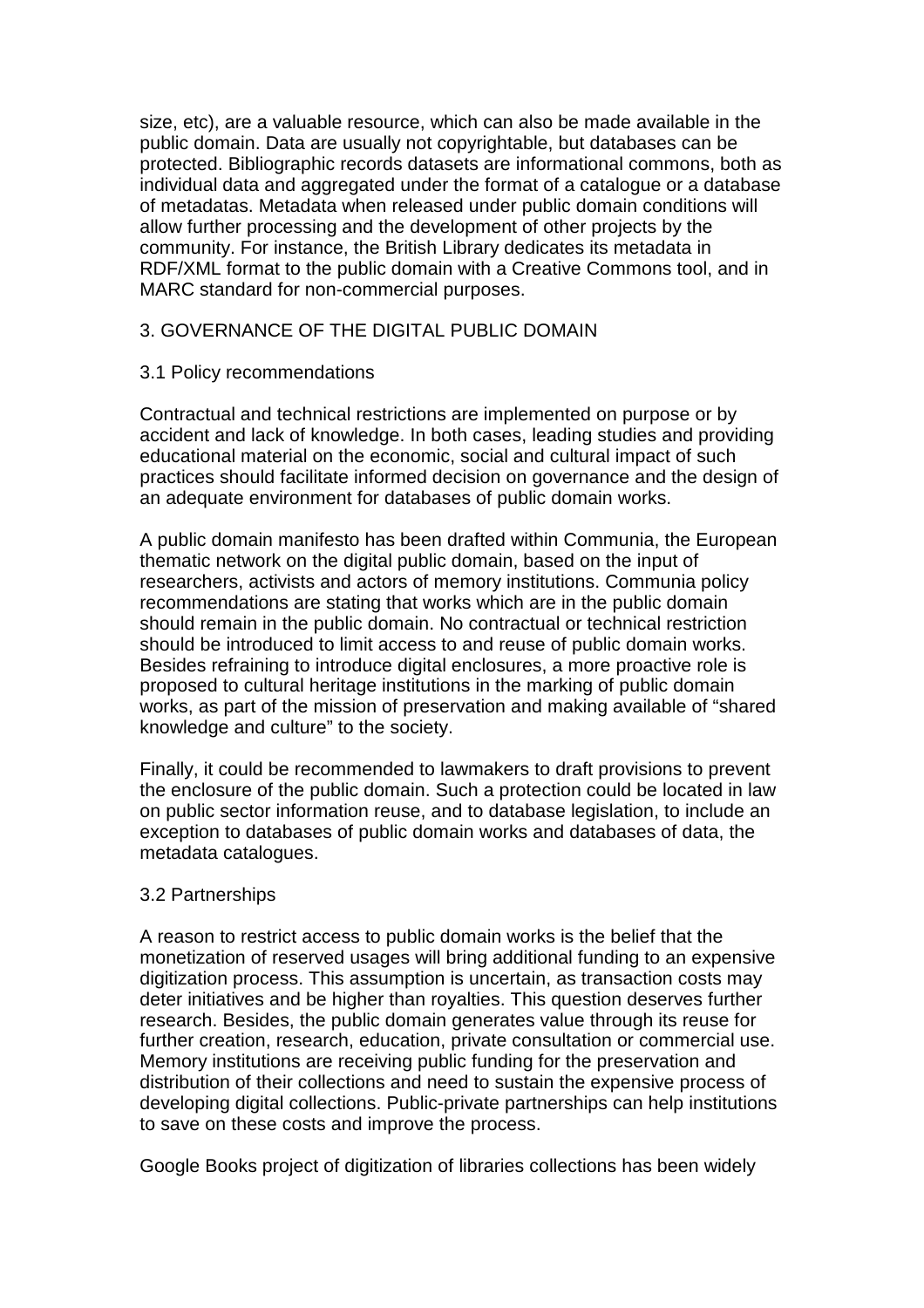commented, especially for the in-print and in-copyright part of the project but some restrictions are remaining even for the public domain component. Metadata are not available in an open format. It is possible to download a PDF of public domain books, but when looking for a public domain book title in the search interface, it is not easy to access to the public domain edition among the most recent editions which are not in the public domain.

Successful examples of collaboration with external actors are found in the Wikipedia GLAM (Galleries, Libraries, Archives and Museum) project. They reflect a renewed vision of public-private partnership and constitute a structured collective action in the participation of a user community to the conservation of the public domain.

Wikipedia relies on a large network of volunteers, or wikipedians, who write, edit, link, discuss and categorize articles. They are also contributing photos to Wikimedia Commons to illustrate Wikipedia articles or to be reused in external contexts. Photos uploaded on Wikimedia Commons must be either in the public domain or under a Creative Commons Attribution Share Alike license. Examples of collaboration between public institutions and Wikipedia chapters include the donation of images and books to Wikimedia Commons and Wikisource by archives or museums, and the making of photographies in museums for Wikimedia Commons or other archives. Further crossfertilization practices could enrich the two communities based on respective expertise and skills are: the drafting of notices describing works, metadata enrichment by volunteers once they are made available under public domain conditions by GLAM institutions, or the restoration of damaged digitized version by skilled volunteers.

Besides sharing the mission to make knowledge accessible to the public and the exchange and acquisition of competences, both sides can find many advantages in such partnerships. An incentive for the institution is free labor, partially answering to the need of additional revenues leading to the idea to commercialize the public domain. A benefit is also extended exposure. For instance, the Rosetta Stone is viewed five times more on Wikipedia than on the British Museum online collection.

Incentives for wikipedians which have been provided in some of these projects are prices for best photography, participating to a contest or a fun event, meetings with the curators and learning from the expertise of the institutions staff members during residency.

## 4. CONCLUSION

Terms of use of digital collections of public domain works hosted by museums and libraries most often authorize their non-commercial usage for free, but license their commercial use for a fee. Such policies are creating new limitations on the public domain. These enclosures are based on arguable legal considerations and the desire to secure additional revenues. However, some institutions are beginning to mark public domain works with standardized metadata, encouraging the public to reuse the cultural heritage. Collaboration between memory institutions and user communities provides an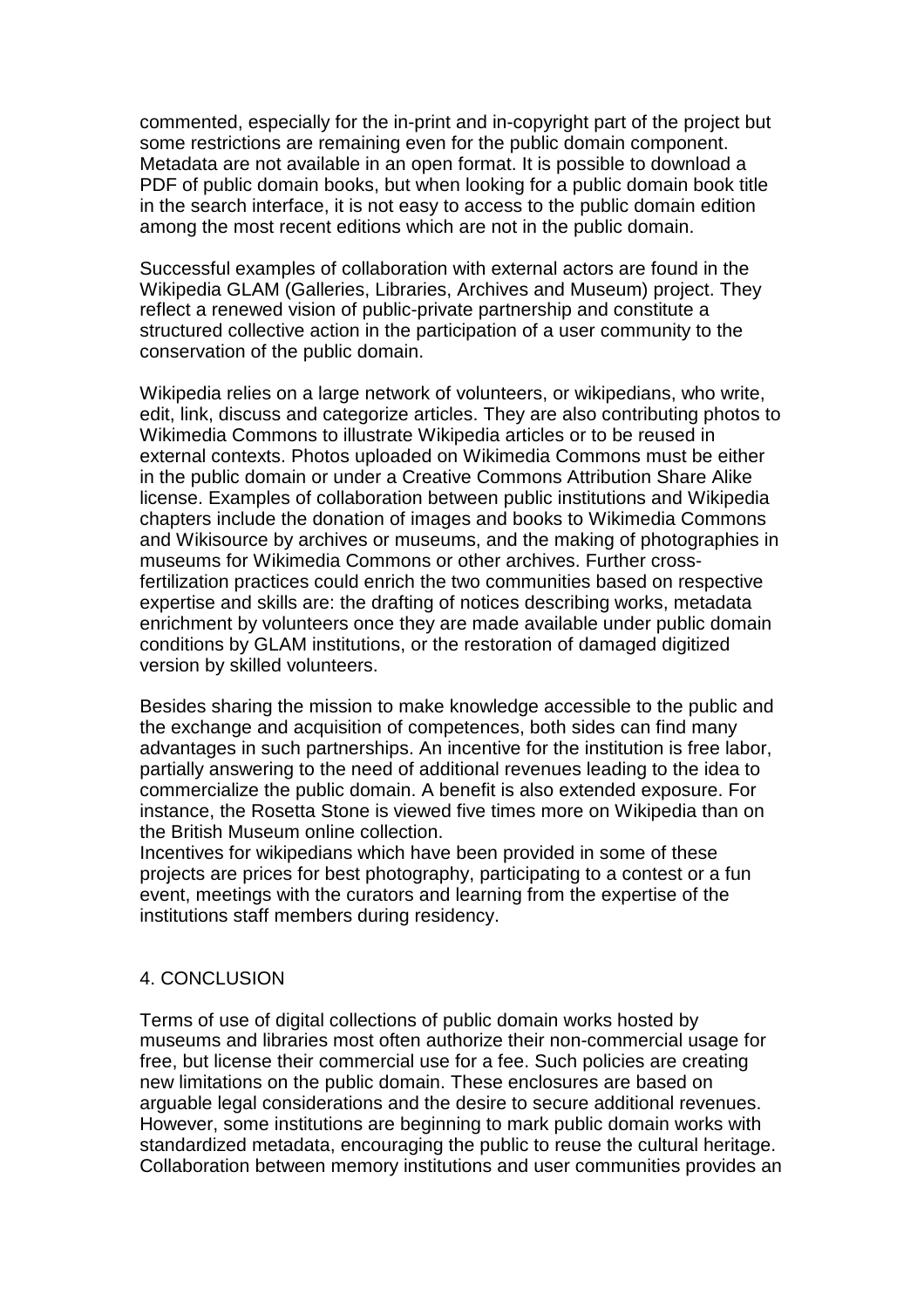interesting option towards sustainability of digitization projects and governance of the public domain.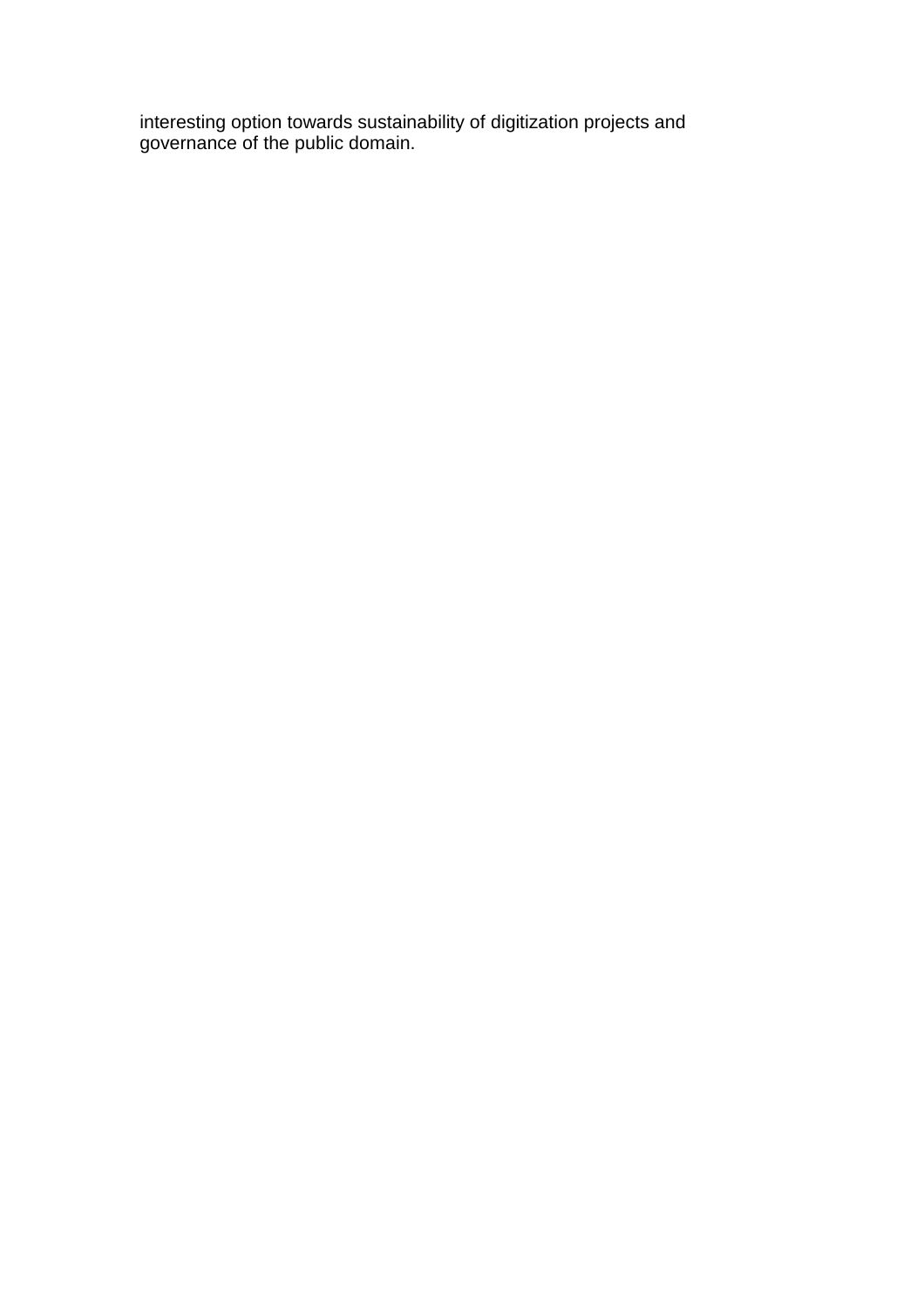## 5. REFERENCES

Boyle, James, The Second Enclosure Movement and the Construction of the Public Domain. Law and Contemporary Problems, Vol. 66, pp. 33-74, Winter-Spring 2003.

Cohen, Noam,Venerable British Museum Enlists in the Wikipedia Revolution, The New York Times, June 4, 2010. http://www.nytimes.com/2010/06/05/arts/design/05wiki.html?\_r=1

Dulong de Rosnay, Melanie, "Opening Access in a Networked Science", in Publius Project, Essays and conversations about constitutional moments on the Net collected by the Berkman Center, June 2008. http://publius.cc/2008/06/13/melanie-dulong-de-rosnay-opening-access-in-anetworked-science/

Dulong de Rosnay, Melanie, "Check Your Data Freedom: Defining a Taxonomy for Access and Reuse of Life Science Data", Nature Precedings, July 2008.

Guadamuz, Andres, "National Portrait Gallery copyright row", Technollama, July 19, 2009. http://www.technollama.co.uk/national-portrait-gallerycopyright-row

Hess Charlotte, Ostrom Elinor, "Ideas, Artifacts, and Facilities: Information as a Common-Pool Resource", Law and Contemporary Problems 66, p. 122.

British National Portrait Gallery copyright dispute Wikipedia notice http://en.wikipedia.org/wiki/National Portrait Gallery copyright dispute

British Library bibliographic data policies http://www.bl.uk/bibliographic/datafree.html

Brooklyn Museum Image Service http://www.brooklynmuseum.org/image\_services.php Brooklyn Museum notice for the Head of a Ptolemaic Queen http://www.brooklynmuseum.org/opencollection/objects/3799/Head\_of\_a\_Ptolemaic **Queen** 

Communia public domain manifesto http://publicdomainmanifesto.org/ Communia project http://www.communia-project.eu/

Creative Commons Attribution Non Commercial license http://creativecommons.org/licenses/by-nc/3.0/ Creative Commons Public Domain Mark 1.0 http://creativecommons.org/publicdomain/mark/1.0/ Creative Commons Public Domain Dedication http://creativecommons.org/publicdomain/zero/1.0/ Creative Commons Attribution Share Alike license http://creativecommons.org/licenses/by-sa/3.0/

Europeana and Creative Commons Launch New Public Domain Mark